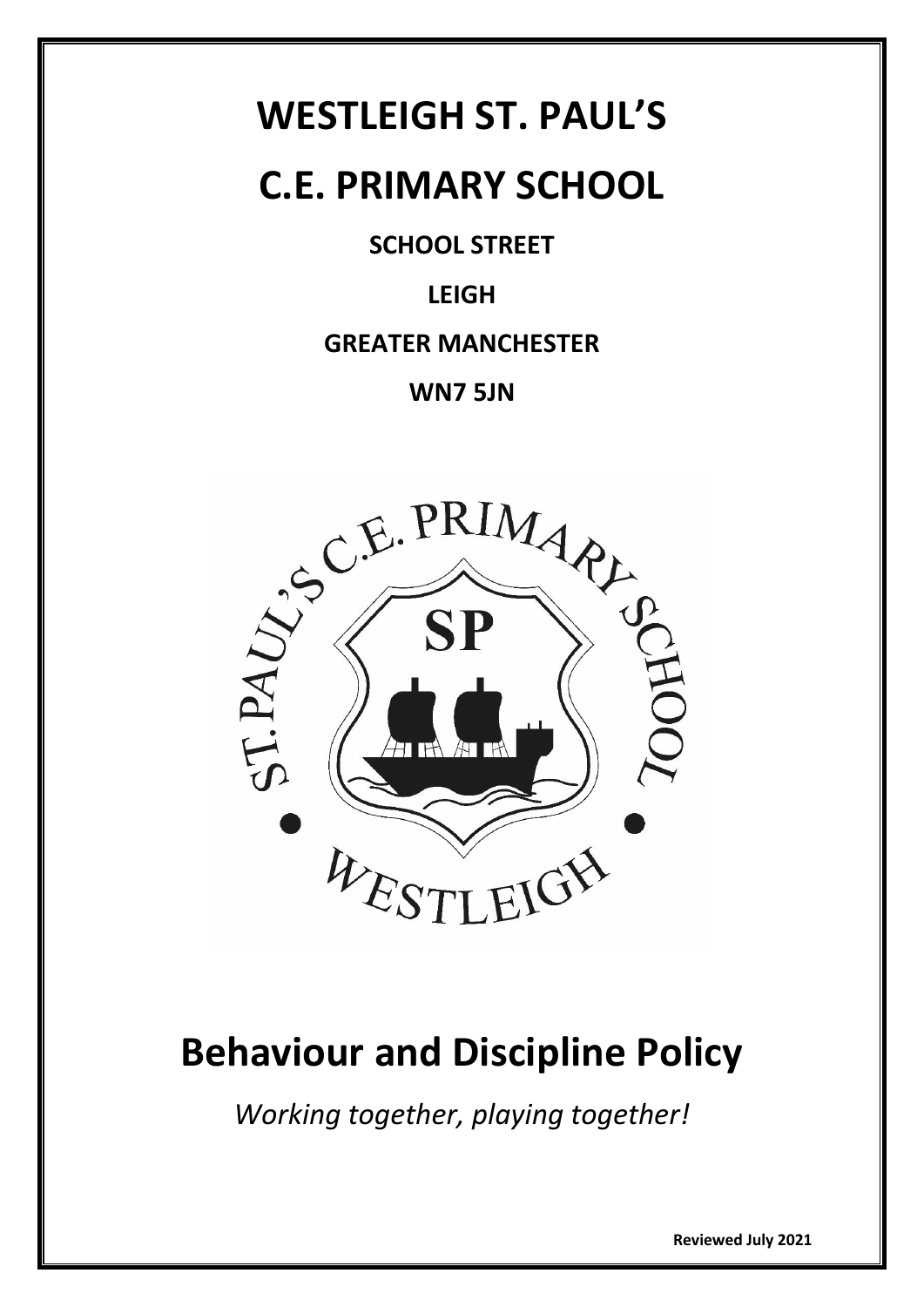## **Contents**

- 1. Our mission
- 2. Aims of the policy
- 3. What we mean by good behaviour
- 4. Individual needs
- 5. Positive strategies
- 6. Curriculum and classroom management
- 7. Rights and responsibilities
- 8. Home school agreement
- 9. PSHEC and R Time
- 10. Consequences for unacceptable behaviour
- 11. Playtimes and lunches
- 12. Recording, monitoring and evaluating behaviour
- 13. Searching pupils and their possessions
- 14. Mobile Phones
- 15. Retention
- 16. Use of reasonable force
- 17. Discipline beyond the school gates
- 18. Monitoring and Review
- 19. Links to other policies

## **Appendices**

- 1. 'What have I done well?' Positive praise card
- 2. Yellow behaviours
	- 2.1 Classroom Yellow
	- 2.2 Playground Yellow
- 3. Red behaviours
- 4. Letter to inform parents of red behaviour
- 5. Letter to inform parents of commencement of report card and targets
- 6. Class Teacher Report card
- 7. Pastoral Manager Report Card
- 8. Head Teacher Report Card
- 9. Playground Report Card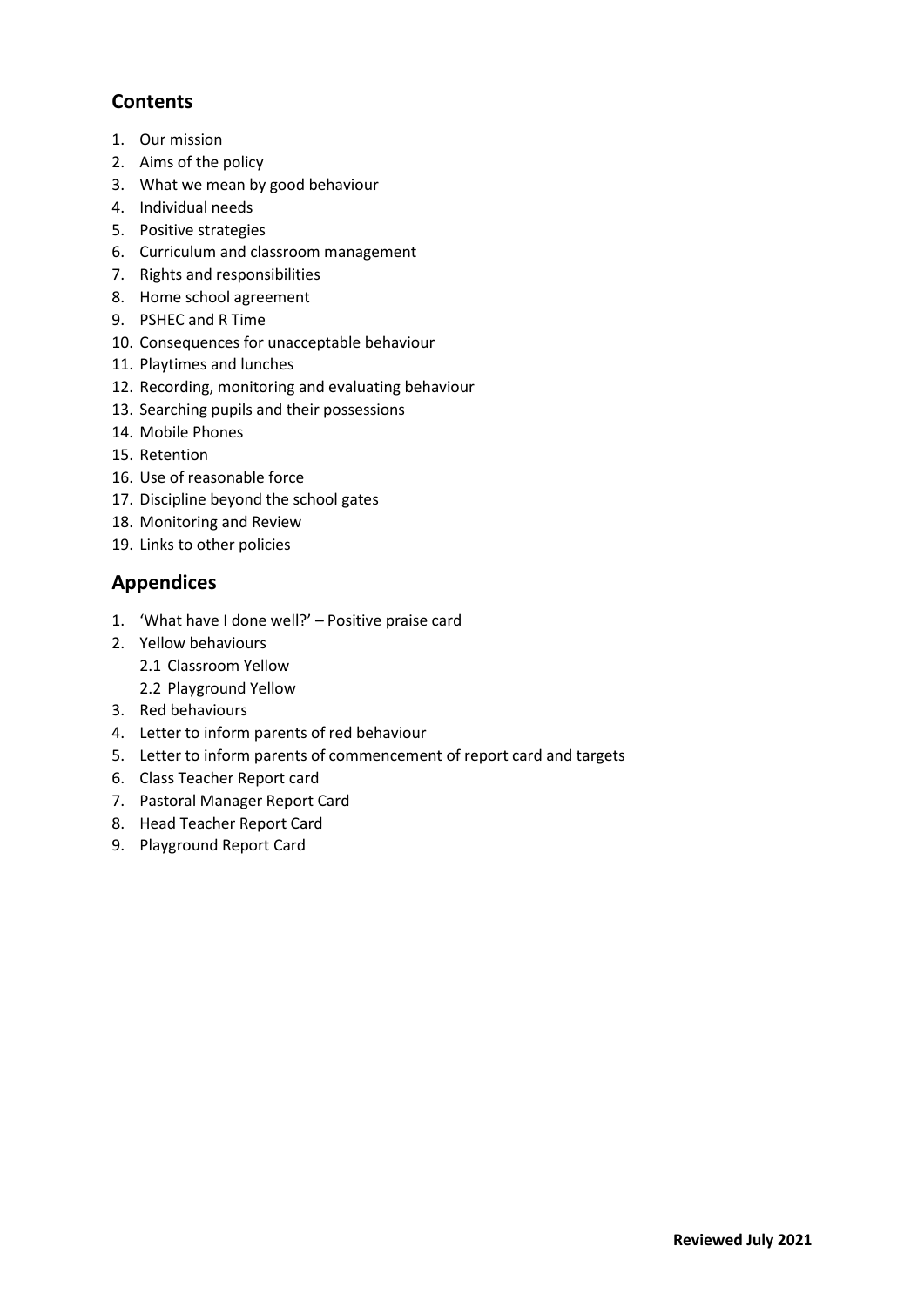## **1. Our Mission**

"Westleigh St. Paul's C.E. Primary School is committed to the provision of a high quality education for all its pupils, designed to ensure that they can realise their individual potential within a Christian framework. "

Our mission statement affirms our beliefs and is the foundation of everything we do here at Westleigh St Paul's C.E. Primary School. As a caring community, we aim to create an environment which promotes and reinforces good behaviour and positive attitudes.

Without mutual respect and discipline, a broad, balanced and differentiated curriculum becomes impossible. This policy is therefore designed to encourage the way in which all members of the school family can work together in a mutually supportive way.

#### **2. Aims of the Policy**

- To encourage a calm, purposeful, happy and welcoming atmosphere within the school.
- To promote a positive ethos in the school through a shared understanding of our rules.
- To create a consistent environment in which good behaviour is expected, encouraged and recognised, in which everyone feels valued, happy and safe.
- To foster positive caring attitudes towards everyone where achievements at all levels are acknowledged and valued.
- To help pupils develop self-respect, self-control and accountability for their behaviour.
- To further promote self-esteem through success, positive relationships and awareness of how our behaviour impacts on us and others.
- To encourage a positive partnership between home and school.
- To ensure that all stake holders (staff, pupils, parents/carers, governors and visitors) have a shared understanding of our policy and procedures with regards to managing behaviour.

All children are individuals and our main aim is to develop the full potential of every child. We believe in reinforcing the positive achievements of our children in all aspects of life: personally, emotionally, socially and academically. We are an inclusive school and aim for every member of our school community to feel valued and respected, regardless of sex, race, social or religious background.

## **3. What we mean by Good Behaviour?**

At Westleigh St Paul's to ensure our school community is safe and promotes an environment that enables high quality teaching and learning to take place, we have devised some very clear and simple whole school rules.

- 1. Listen.
- 2. Do what you are asked.
- 3. Work and play well with others.
- 4. Learn as well as you can.

To achieve these rules we expect children to:

- Follow instructions the first time they are given.
- Keep their hands, feet and objects to themselves.
- Call everyone by their correct name.
- Carry out their work to their best standard in the time given.
- Move around the school in an orderly manner.
- Take care of all property in school and in the school grounds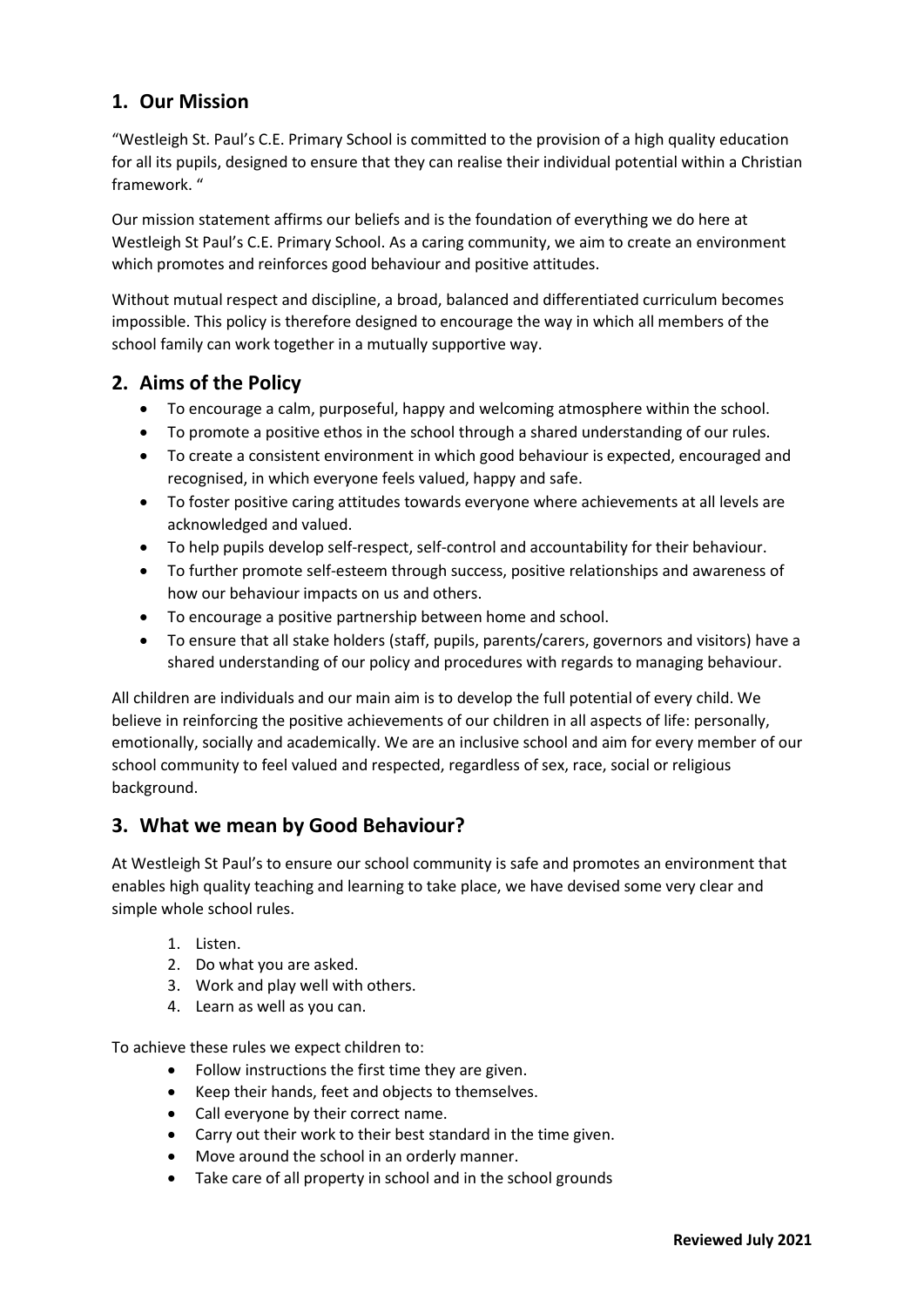### **4. Individual Needs**

Some children do experience difficulties in conforming to school rules at times in their school life. Although we do not condone misbehaviour, we appreciate that children can have educational or significant social and emotional difficulties at some stage of their time at school and they need to be treated with care and consideration to help them overcome these.

We aim to provide a high level of pastoral care for all our children and for individuals who are experiencing challenges. In certain cases we may devise an individual strategy that contains explicit rewards and sanctions tailored to the needs of the individual.

### **5. Positive Strategies used at Westleigh St Paul's**

Our behaviour policy focuses on positive behaviour management and as part of this we use a wide range of strategies which include:

- Celebration assembly every Thursday morning
- Class Dojos leading to bronze, silver, gold and Head Teacher awards
- Additional break times for the classes with the most Class Dojos and best weekly attendance
- Star of the Week
- Verbal praise and positive recognition
- Stickers either worn by child, or collected on a chart or card
- Positive recognition to parents in pupil's diary
- Showing work to another adult/class/Head Teacher
- Good behaviour notes sent home to parents
- Certificates
- Postcards of Praise
- Phone call home or spoken to in person
- Golden Time
- What have I done well? Positive praise card

#### **At St Paul's we never take away a reward once it has been given.**

#### **6. Curriculum and Classroom Management**

Alongside positive relationships, we are aware that good classroom organisation and effective teaching methods are key to good behaviour and that the provision of a high quality curriculum through interesting and challenging activities positively affects behaviour. A welcoming and secure classroom environment gives clear messages to the children about the extent to which they are valued as individuals, as are their efforts.

The learning environment will be organised to promote and develop independence and individual initiative, whilst minimising disruption and uncertainty. This includes the arrangement of furniture and suitable access to resources and learning materials. Displays aim to be current, lively and help develop self-esteem through demonstrating the value of every individual's contribution.

#### **7. Rights and Responsibilities**

#### **Everyone in our school has the right to:**

- Learn
- Be respected
- Be safe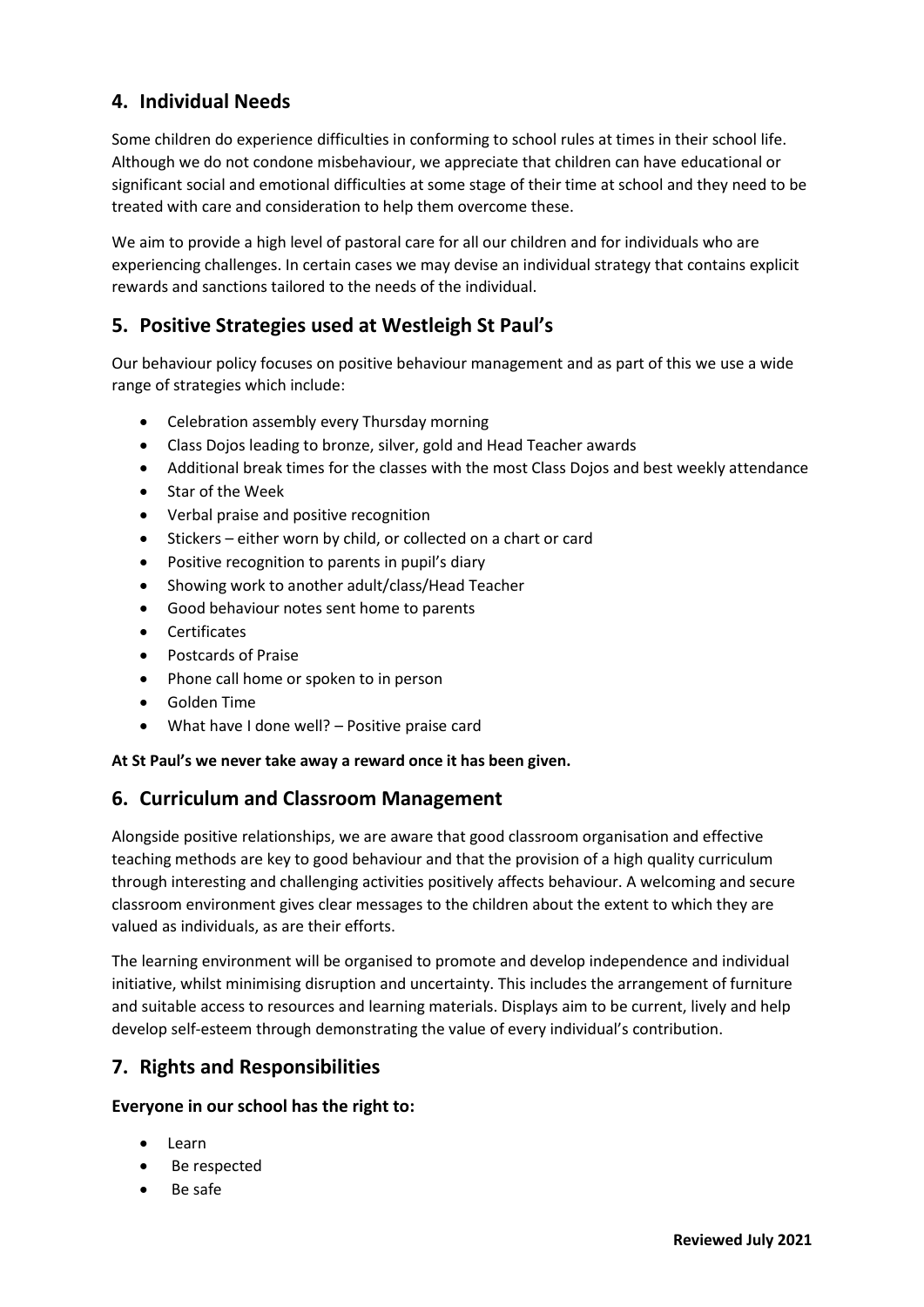#### **Responsibilities**

#### **Head teacher**

- To be a good role model
- To promote positive behaviour and respect
- To prevent bullying (race, religion, culture, sexist, SEN, disabilities, homophobic and cyber)
- To maintain and make public the behaviour policy:

"The legal requirement on school leaders and governing bodies to ensure that their behaviour policies are reviewed regularly and that staff, pupils and parents are involved in the process is extremely important and must be observed." (Steer Report rec. 7).

To effectively communicate the Behaviour Policy on an annual basis to pupils and staff.

#### **Staff and Governors**

- To model good behaviour and positive relationships
- To create a positive climate with realistic expectations
- To emphasise the importance of values and being valued
- To provide an effective teaching and learning environment
- To encourage positive relationships based on kindness, empathy and respect
- To ensure fair treatment for all
- Show appreciation of the efforts and contributions of everyone
- Governors will monitor behaviour including the rate of pupil exclusions

All teachers, support staff and lunchtime assistants are responsible for the modelling of good behaviour, positive relationships and dealing with incidents around school.

#### **Pupils**

Children are expected to follow the school rules and classroom codes of conduct, showing respect for everyone in our school community. The school council will play an important role in communicating and reviewing aspects of the behaviour policy.

#### **Parents/ Carers**

Parents have a vital role to play in their children's education through supporting their child's learning and co-operating with the school. We are very conscious of the importance of good communication between home and school. Thus, the school aims to work collaboratively with parents, so children receive consistent messages about how to behave at home and at school. It is important for all adults on school site, including parents, to model positive behaviour at all times and in particular in their interactions with each other.

#### **8. Home-School Agreement**

The school's rules, rewards and sanctions systems are displayed around the school and set out in the school prospectus. If a member of school staff has concerns about a child's welfare or behaviour, parents/carers will be contacted as outline above. If the school has to use reasonable sanctions as the result of unacceptable behaviour, parents should support the actions of the school. If parents have any concern about the way that their child has been treated, they should initially contact the class teacher. The Deputy may then be involved, then the Head Teacher and, if the concern remains, they should contact the school governors.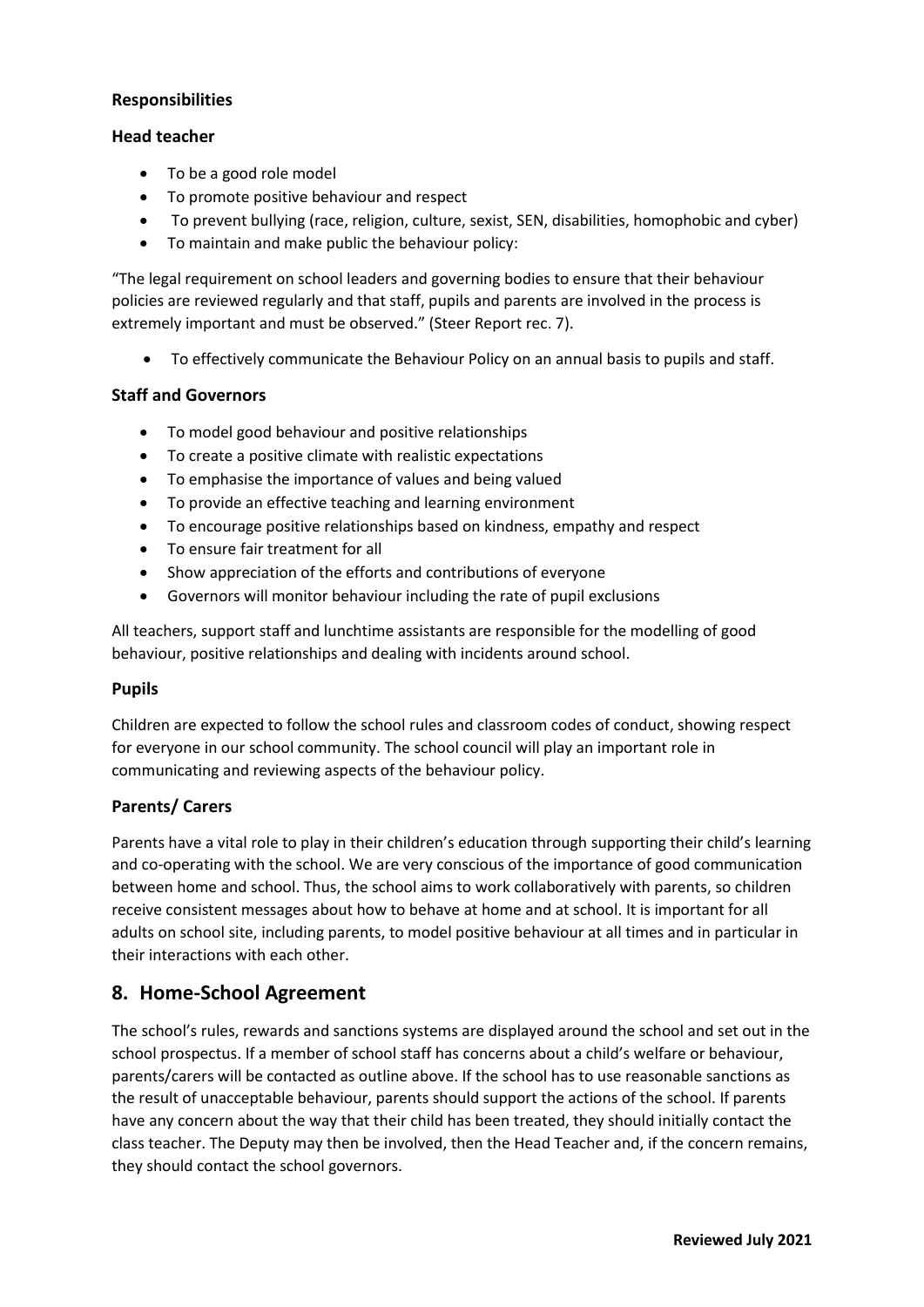We expect parents to behave in a reasonable and civilised manner towards all school staff, as professionals, and that issues will be dealt in an atmosphere of trust and mutual respect. It should also be noted that parents should behave in a civilised manner with each other on school property. Incidents of verbal or physical aggression to staff by parents/carers of children in the school will be reported immediately to the Head Teacher and/or Governors, who will take appropriate action in line with Local Authority policy.

## **9. PSHEC and R-Time**

We provide a well structured PSHEC and R Time curriculum which explicitly teaches about behaviour management, team building etc and underpins our CAN DO culture. Our work on growth mindsets further develops these skills whilst encouraging persistence and resilience both in and out of the classroom. Additionally worship provides opportunities for reflecting on behaviour.

## **10.Consequences for unacceptable behaviour**

Despite positive responses as a means of encouraging good behaviour, it may be necessary to employ a number of consequences, if unacceptable behaviour escalates, to enforce the school rules and to ensure a safe and positive learning environment.

We operate a hierarchy of corrective interventions and consequences, working from the least to most intrusive. The hierarchy is made explicit to the children as is the link between the behaviour and consequence. A variety of low level intervention strategies are used initially, such as non-verbal signals, reminders and close adult proximity to re-direct and encourage children to stay on track. If the inappropriate behaviour persists, then the consequences are presented to the child as a choice to help teach children that they are responsible for their own behaviour.

The following consequences will be used for increasingly inappropriate or continued disruptive behaviour, however extreme behaviour, such as physical aggression towards others, will result in immediate removal from the classroom. The emphasis at any stage is on the child being re-engaged in the lesson and their learning as soon as appropriate.

| 1. | Chance                                               | Verbal reminder of the expected behaviour.                                                                                                                                                                                                                                                                                                                                                                                                                                |
|----|------------------------------------------------------|---------------------------------------------------------------------------------------------------------------------------------------------------------------------------------------------------------------------------------------------------------------------------------------------------------------------------------------------------------------------------------------------------------------------------------------------------------------------------|
| 2. | Warning                                              | A verbal warning is given with displeasure in the voice and a                                                                                                                                                                                                                                                                                                                                                                                                             |
|    |                                                      | reminder of the consequence/ sanction to be given.                                                                                                                                                                                                                                                                                                                                                                                                                        |
| 3. | <b>Action - Yellow Behaviour</b><br>(See appendix 2) | The child's name is now moved to the yellow circle on the<br>classroom behaviour chart. The consequence/sanction is<br>given which is the loss of 5 minutes of playtime or 5 minutes<br>of standing at the wall if the behaviour occurs on the<br>playground.<br>The member of staff applying the consequence then records<br>the incident on the school behaviour management computer<br>software to ensure the Pastoral Team and Senior Leadership<br>Team are aware.   |
| 4. | <b>Buddy Classroom</b>                               | If unacceptable/ disruptive behaviour continues, the child is<br>sent to a buddy classroom to complete their work. This<br>results in the loss of 10 minutes of playtime or 10 minutes of<br>standing at the wall if the behaviour occurs on the<br>playground.<br>The member of staff applying the consequence then records<br>the incident on the school behaviour management computer<br>software to ensure the Pastoral Team and Senior Leadership<br>Team are aware. |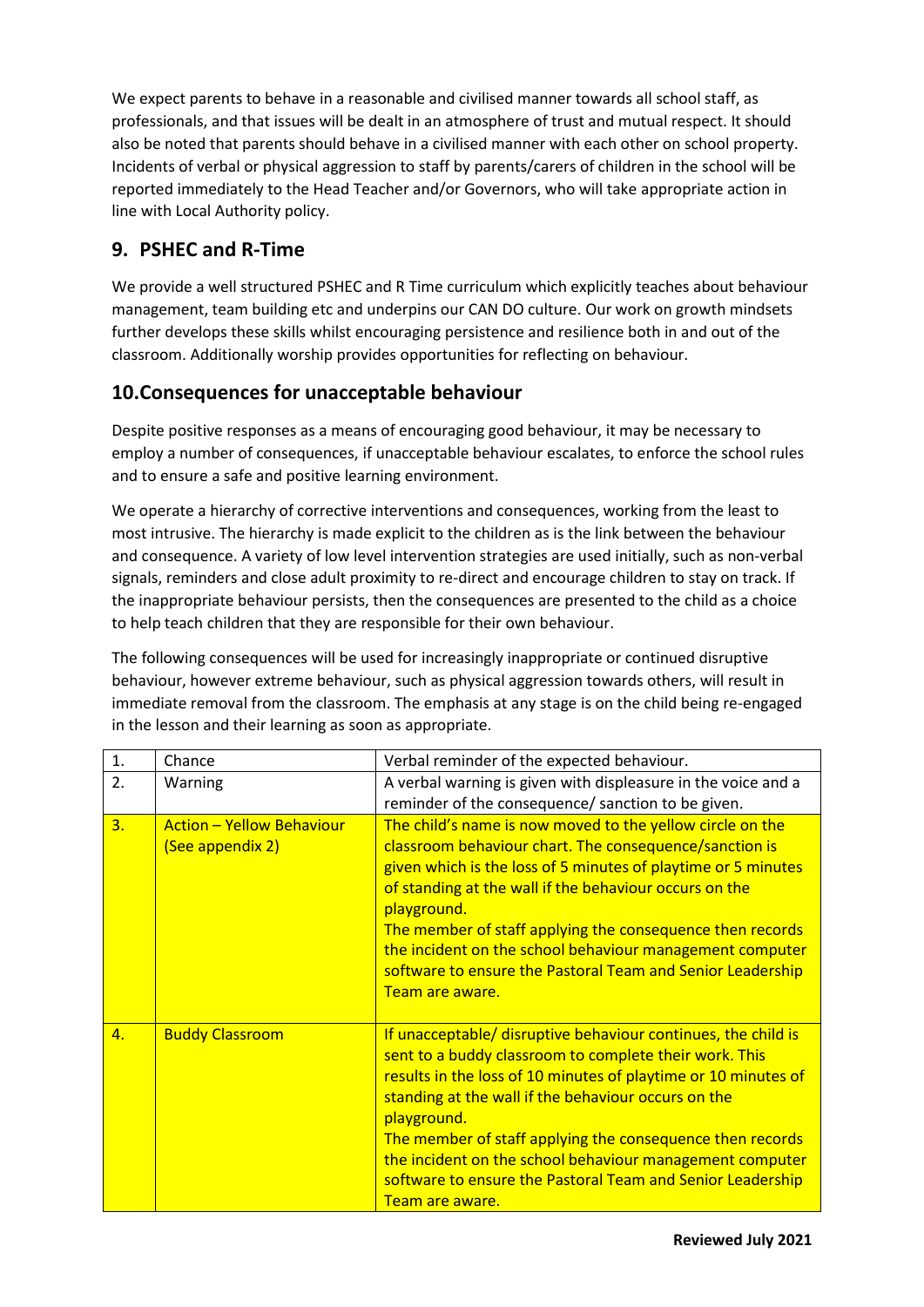| 5. | <b>Red Behaviour</b><br>(See appendix 3) | If a child refuses to go to a buddy classroom or is involved in<br>extreme behaviour such as physical aggression to another<br>person or complete disrespect to staff, the child will be<br>immediately removed from the classroom by a member of<br>staff. A period of timeout will be had by the child to ensure<br>they understand the reason for the removal and also to<br>ensure they are appropriately calm to re-enter the<br>classroom. In more serious cases the Pastoral Manaer will<br>remove the child and supervise the timeout period. |
|----|------------------------------------------|-------------------------------------------------------------------------------------------------------------------------------------------------------------------------------------------------------------------------------------------------------------------------------------------------------------------------------------------------------------------------------------------------------------------------------------------------------------------------------------------------------------------------------------------------------|
| 6. | Exclusion                                | Cases of continual unacceptable behaviour or serious verbal<br>or physical aggression may lead to a fixed-term exclusion, or<br>on rare occasions, may take the form of a permanent<br>exclusion, in accordance with School's Exclusion Policy.                                                                                                                                                                                                                                                                                                       |

#### **Persistently Poor Behaviour**

If behaviour is persistently poor other strategies are implemented to encourage good behaviour.

| 1. | Class Teacher Report -<br>White<br>2 'Red' behaviours in a<br>week<br>4 'Yellow' behaviours in<br>a two week period<br>Combinations of 'Red'<br>and 'Yellow' behaviours<br>Class teacher feels a<br>$\bullet$<br>child would benefit from<br>a reminder of rules. | Up to 3 targets are given to focus on correcting behaviour.<br>These are agreed with the child. Parents are informed by<br>letter, of the report and the targets. Each teaching session<br>the class teacher decides if the targets have been met and<br>reward/sanction as agreed with the child.<br>The report is for 2 weeks in the first instance. This is then<br>reviewed and ended, repeated or escalated dependent on<br>how regularly targets have been met. |
|----|-------------------------------------------------------------------------------------------------------------------------------------------------------------------------------------------------------------------------------------------------------------------|-----------------------------------------------------------------------------------------------------------------------------------------------------------------------------------------------------------------------------------------------------------------------------------------------------------------------------------------------------------------------------------------------------------------------------------------------------------------------|
| 3. | Pastoral Manager Report -<br>Orange                                                                                                                                                                                                                               | If a Class Teacher Report has not resulted in the necessary<br>improvement in behaviour, the above procedure will be<br>repeated with the Pastoral Manager.                                                                                                                                                                                                                                                                                                           |
| 4. | <b>Head Teacher Report - Red</b>                                                                                                                                                                                                                                  | If a Pastoral Manager Report has not resulted in the<br>necessary improvement in behaviour, the above procedure<br>will be repeated with the Head Teacher.                                                                                                                                                                                                                                                                                                            |
| 5. | Pastoral Support Plan                                                                                                                                                                                                                                             | If behaviour has not improved despite the above<br>interventions it will be necessary to refer to the local<br>authority Behaviour Support Team.                                                                                                                                                                                                                                                                                                                      |

#### **Other strategies for poor behaviour**

- If incidents of poor behaviour only occur on the playground, a Playground Report Card will be employed and targets set to help improve behaviour during unstructured times.
- Referral to the SENCo to ascertain if there are underlying educational needs.
- Use of Boxall profiles to create individualised learning plans.
- Internal interventions including 1:1 and small group sessions to provide the child with strategies to de-escalate their behaviour.
- Referral to TESS (Targeted Educational Support Services)for further assessment for education needs and social, emotional and mental health needs.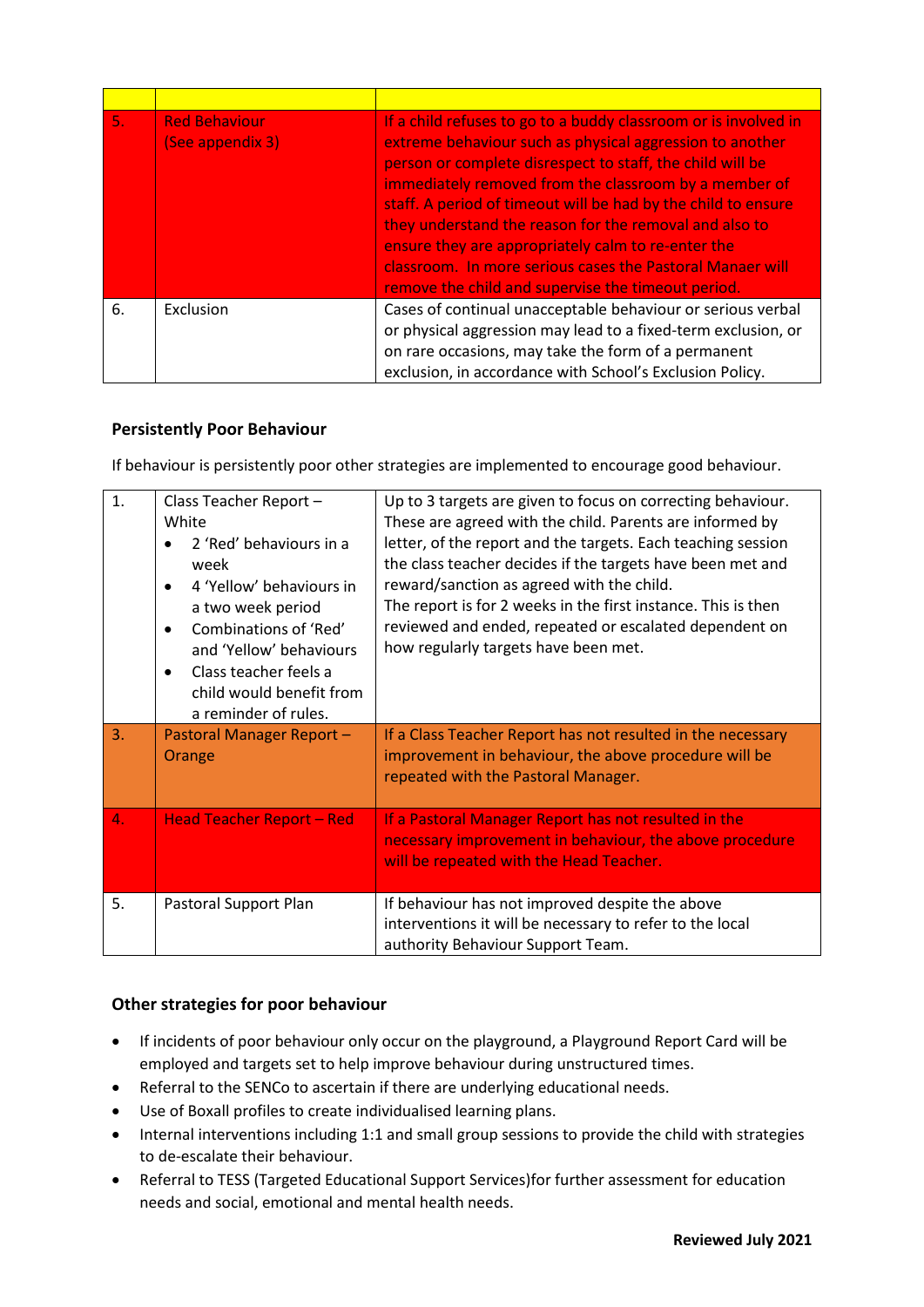Referral to the authority Behaviour Support Team if there are specific needs to be addressed such as anger management.

#### **Fixed Term and Permanent Exclusions**

Extreme behaviour, such as violence to pupils or staff, or persistent disruptive and challenging behaviour may lead to pupil exclusion. Only the Head Teacher (or the acting Head Teacher) has the power to exclude a child from school. The Head Teacher may excluded a pupil for one or more fixed periods, for up to 45 days in any one school year. The Head Teacher may also exclude a pupil permanently. It is also possible for the Head Teacher to convert a fixed-term exclusion into a permanent exclusion, if the circumstances warrant this.

If the Head Teacher excludes a child, she or in her absence, the Pastoral Manager, will inform the parents as soon as possible, giving reasons for the exclusion. At the same time, it will be made clear to the parents that they can appeal against the decision to the Governing Body and how to do so through the letter of exclusion.

The Head Teacher informs the Local Authority and the Governing Body about any permanent exclusion or fixed-term exclusions. The Governing Body itself cannot either exclude a child or extend the exclusion period made by the Head Teacher. However, the Governing Body has a discipline committee whose role is set out in strict guidelines whenever a child is excluded from school. The school also has an exclusion policy.

#### **11.Playtimes and Lunchtimes**

At play and lunchtimes we aim to provide a range of activities to engage children in positive play with their peers. This includes the play equipment for each key stage and structured games/ activities, with the focus on co-operative play, good communication and teamwork. Taking on the role of Play leaders, Year 6 pupils have the opportunity to support KS1 children during play and lunch times. When conflict arises, pupils are encouraged to use peaceful problem solving and resolution strategies, which are developed through PSHEC and R-Time activities, and reinforced with individuals/groups as appropriate.

Teaching staff will collect children from the playground following break times to ensure a smooth and calm transition to the classroom.

Consequences for poor behaviour exhibited on the playground are the same as in the classroom.

#### **12.Recording, Monitoring and Evaluating Behaviour**

Behaviour in school will be recorded, monitored and evaluated on an individual, year group and whole school basis. Progress towards individual targets will be recorded on individual behaviour education plans. The Leadership Team will monitor behaviour and evaluate the impact of this policy through:

- Behaviour records
- Informal observations
- Formal lesson observations
- Liaison with pupils, staff and parents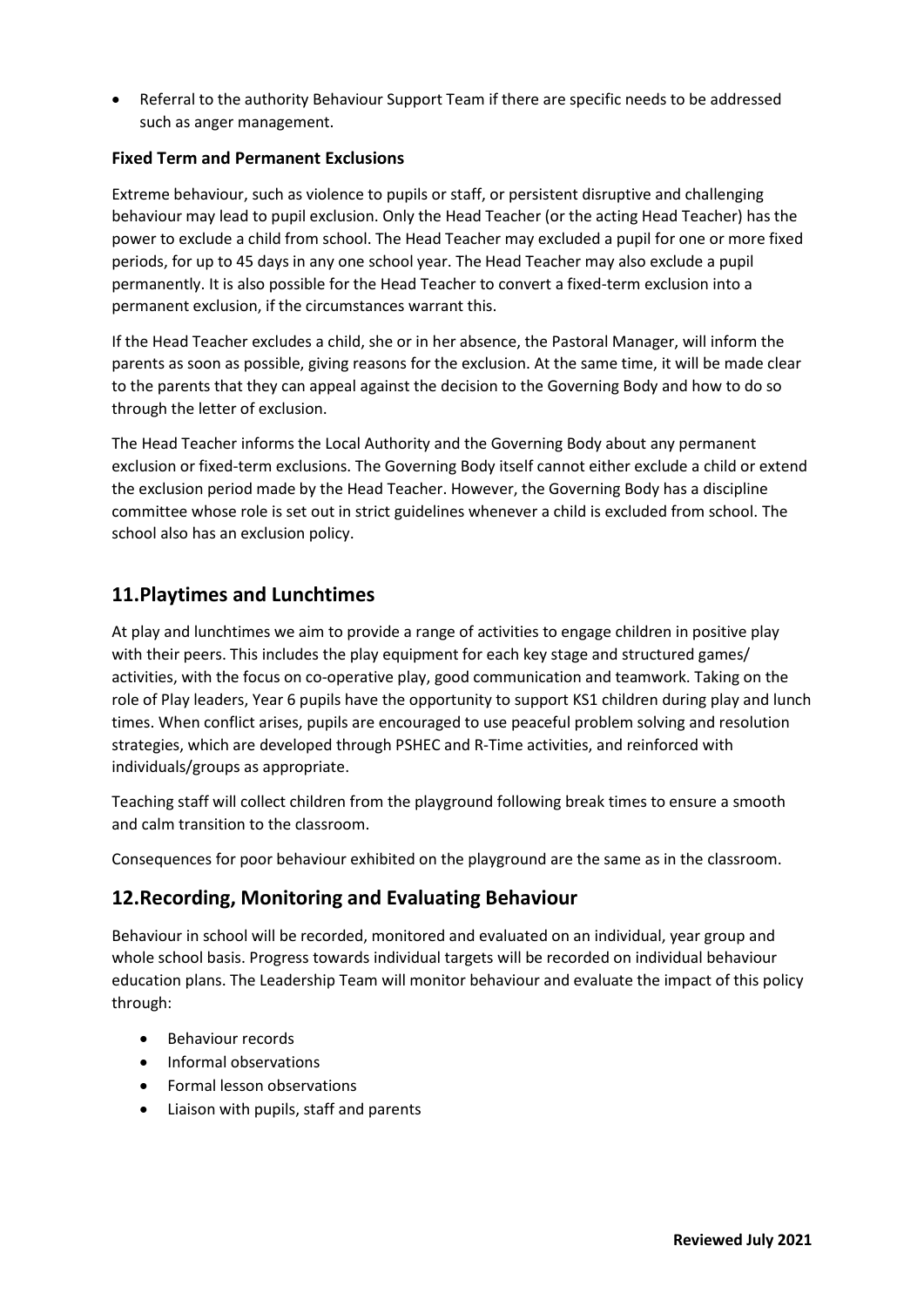## **13.Searching Pupils and their Possessions**

In line with government policy and guidance, the Head Teacher (or Deputy Head/senior member of staff in charge in their absence), has the power to authorise a search of pupils and/or their possessions, without their consent if there are reasonable grounds in doing so, for example, where the pupil is suspected to have alcohol, controlled drugs, stolen goods or weapons.

Where possible the search will be carried out by a member of staff/PCSO of the same sex as the pupil with another member of staff of the same sex in attendance. In exceptional circumstances ("**only** where [staff] reasonably believe that there is a risk that **serious harm** will be caused to a person if [they] do not conduct the search immediately and where it is **not reasonably practicable** to summon another member of staff"), school staff have the authority to search a pupil of the opposite sex without another member of staff in attendance (DfE Screening, Searching and Confiscation: Advice for Head Teachers, Staff and Governing Bodies, April 2012).

In addition, staff can instruct a pupil to turn out their pockets, and impose sanctions should they refuse to do so. In situations where there is a risk to the health, safety and well-being of members of the school community, the police will be called on for support.

#### **14.Mobile Phones**

The use of mobile phones by pupils is prohibited on school premises. This includes the school playground before and after the school day. If a child is seen using their phone it will be confiscated and an adult will be asked to collect it.

The taking of photographs and videos on school premises, other than by school staff, is also prohibited.

We recognise that for safety reasons pupils will bring mobile phones to school. In these cases phones will be handed in to the office at the start of the school day and returned at the end of the school day.

#### **15.Retention**

The school have the power to confiscate items from pupils which are not allowed on school premises e.g. chewing gum. Any item which poses a threat to the health, safety and well-being of the school community will be confiscated and disposed of appropriately.

#### **16.Use of Reasonable Force**

School staff can use reasonable force to restrain or control a pupil, where necessary to prevent injury to self, another pupil or property or to maintain order and discipline (eg. Where a pupil refuses to leave the classroom when asked to do so).

Most members of staff in school have completed "Team Teach" positive handling and restraint training. Team Teach promotes the deployment of de-escalation strategies, and equips staff with restraint techniques to manage behaviour where pupils are at risk of harm to self or others. Incidents where a member of staff has used force to control or restrain a pupil will be recorded and reported to the Head Teacher.

## **17.Discipline beyond the School Gates**

If the children are under the lawful control or charge of a member of staff the school's policy for behaviour and discipline applies.(see policy for pupils on school trips )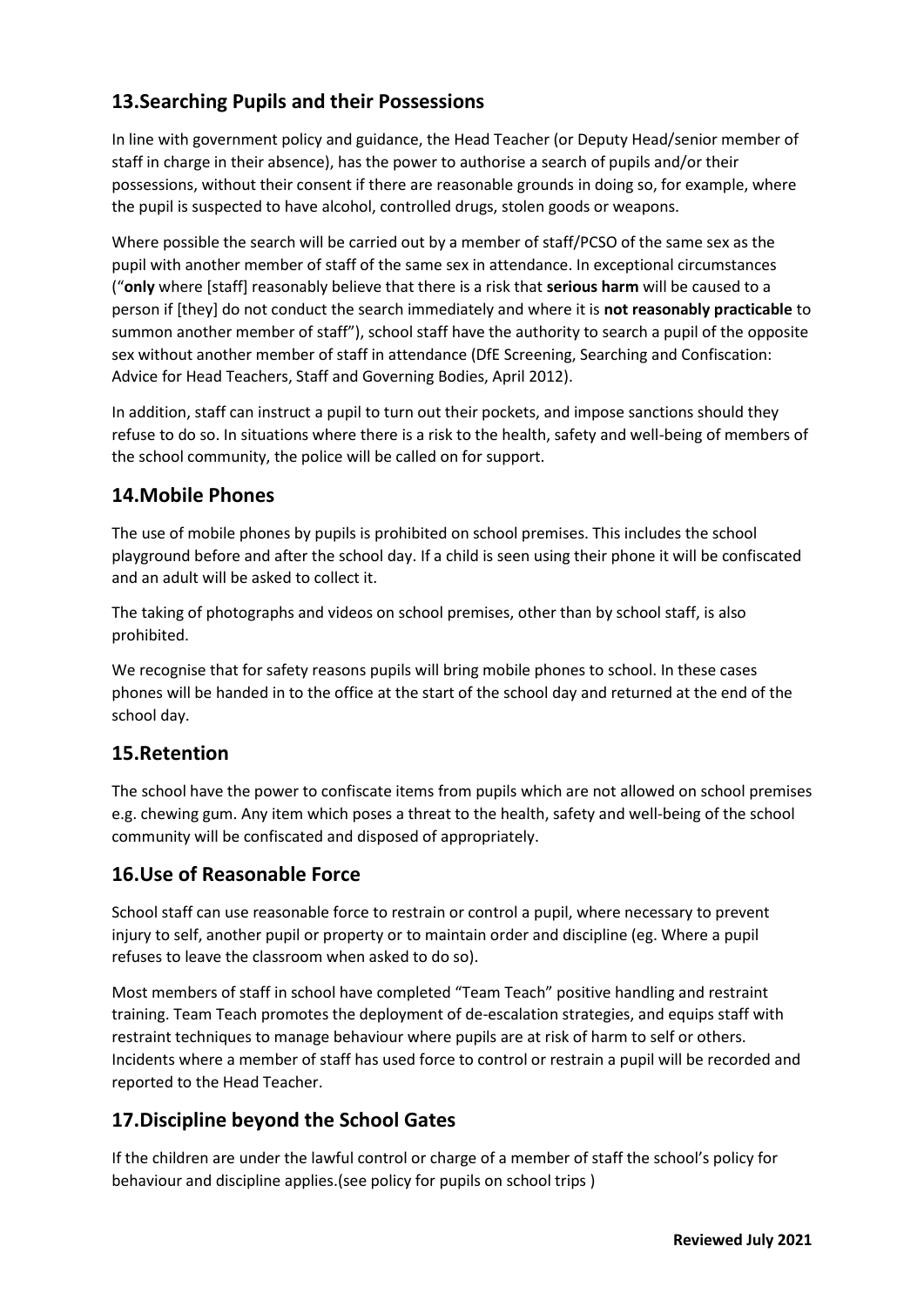## **18.Monitoring and Review**

To ascertain its effectiveness, the Head Teacher will continuously monitor the policy, reporting any concerns or issues to the governors, and making any recommendations which will inform reviews and future policies.

The governing body will review this policy every two years following consultation with staff, pupils, parents and carers. Governors may request an interim review to bring the policy in line with charges in government legislation, and/or to follow recommendations of how the policy could be improved.

## **19.Links to Other School Policies**

This policy should be read in conjunction with the Anti-bullying, Teaching and Learning, SEN, PSHEC, Equal Opportunities, and Exclusions Policies.

This policy has been developed in line with current legislation and DfE guidance.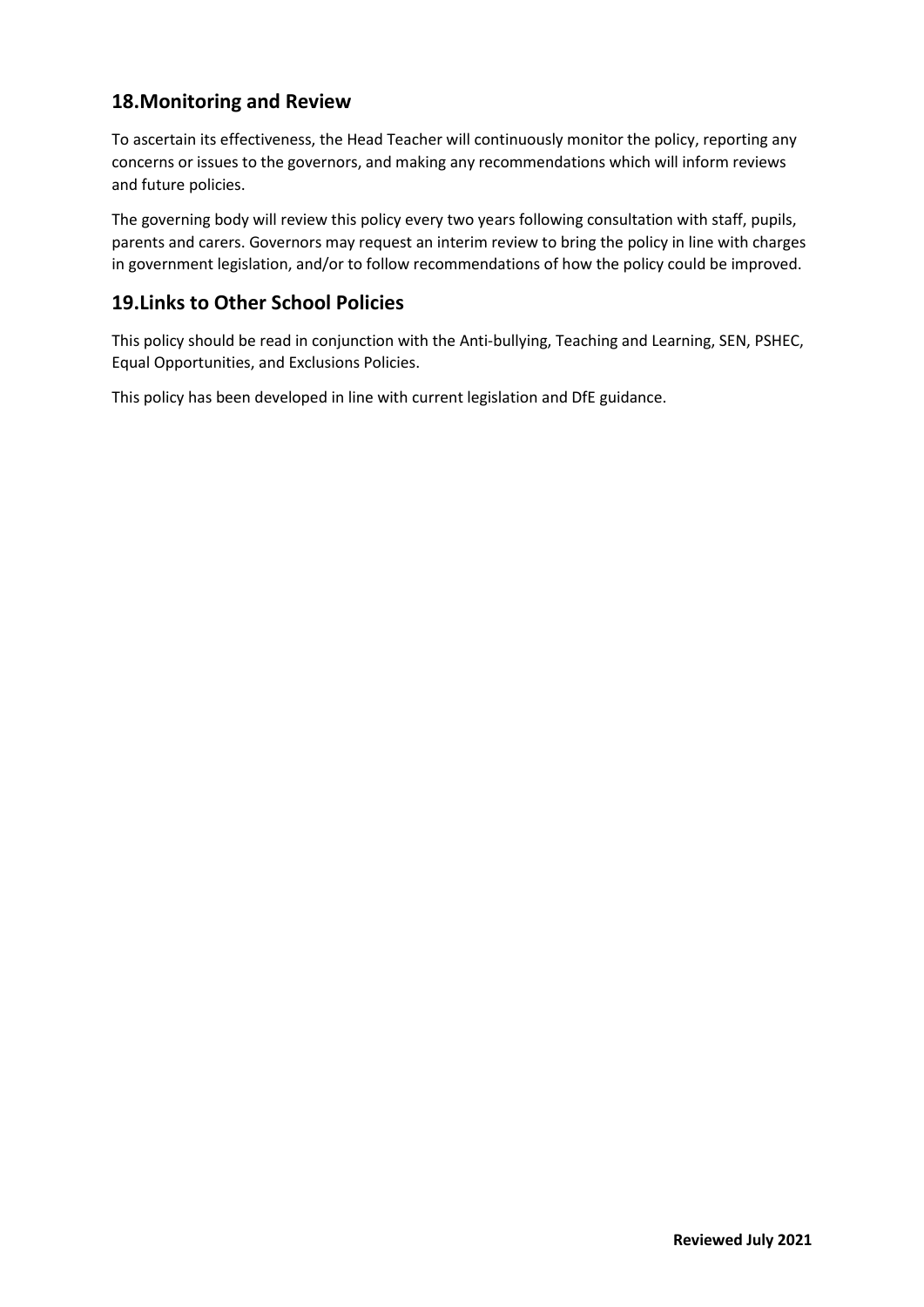# **Appendices**

1. Positive Praise Card

|                          |                  |                                         | What have I done well?                                         |              |        |
|--------------------------|------------------|-----------------------------------------|----------------------------------------------------------------|--------------|--------|
| Name:                    |                  |                                         |                                                                |              |        |
| Class:                   |                  |                                         |                                                                |              |        |
|                          | Monday           | Tuesday                                 | Wednesday                                                      | Thursday     | Friday |
| <b>Morning</b>           |                  |                                         |                                                                |              |        |
| Lunch                    |                  |                                         |                                                                |              |        |
| After-                   |                  |                                         |                                                                |              |        |
| noon                     |                  |                                         |                                                                |              |        |
| Comment<br>from home     |                  |                                         |                                                                |              |        |
| <b>Yellow Behaviours</b> | $\mathbf{a}$     | $\mathbf{u}$<br>$\mathcal{C}^{\bullet}$ | $\mathbf{C}$<br>$\mathbf{u}$                                   | $\mathbf{a}$ |        |
|                          |                  |                                         |                                                                |              |        |
| 2.1                      | Classroom Yellow |                                         |                                                                |              |        |
|                          |                  |                                         | Interrupting the teacher when they are<br>talking to the class |              |        |
|                          |                  |                                         | <b>Interrupting your classmates when they</b><br>are working   |              |        |
|                          |                  |                                         | Not starting your work when asked                              |              |        |
|                          |                  | Not trying your best with the work      |                                                                |              |        |

**Continuing after 3-2-1**

**Being silly when you should be listening or working**

**Being rude to adults and classmates**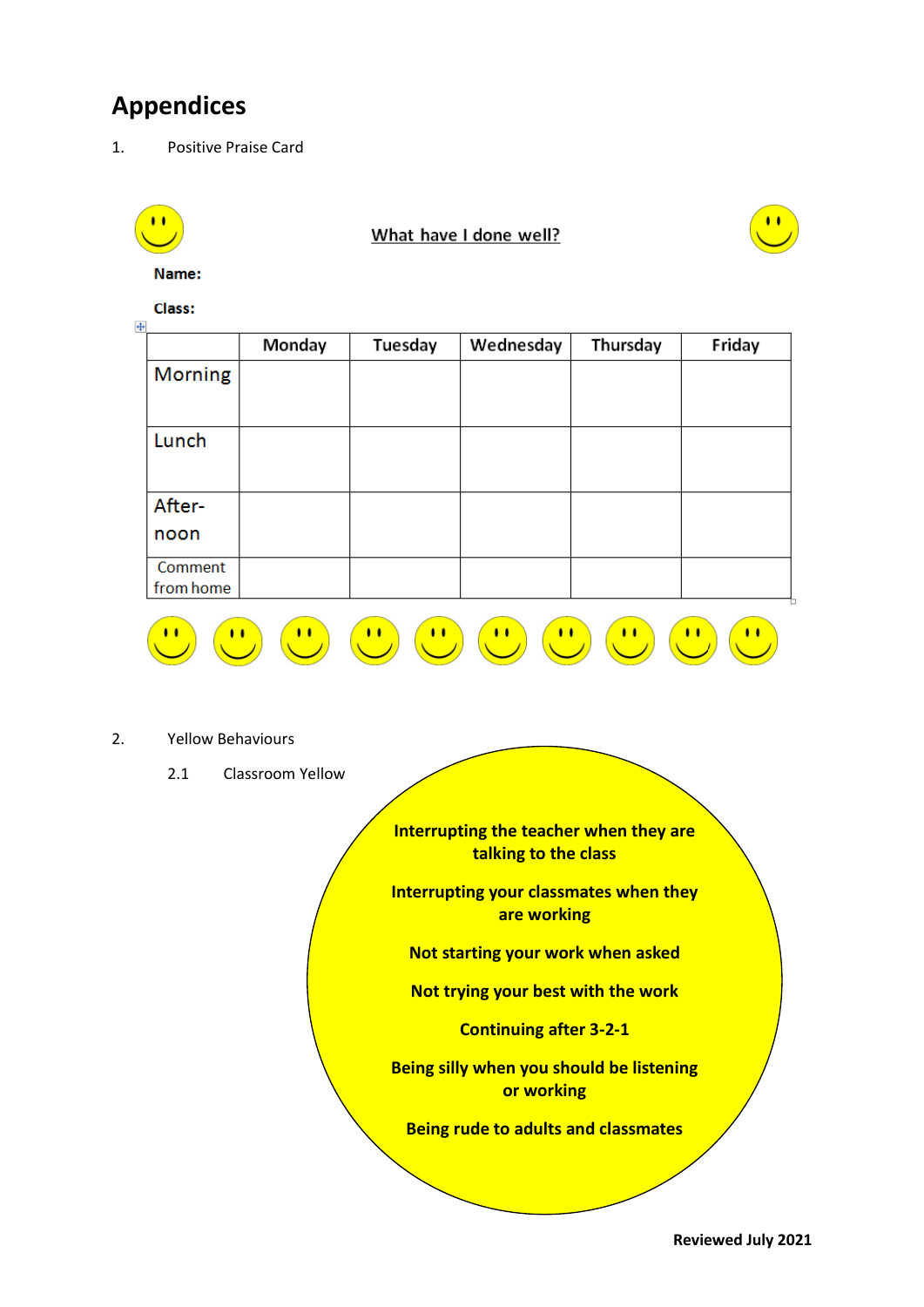#### 2.2 Playground Yellow

**Interrupting the teacher when they are talking**

**Not following instructions given by an adult**

**Continuing after the whistle**

**Spoiling other people's games**

**Being silly when you should be listening**

**Being rude to adults and classmates**

3. Red Behaviours

**Purposely hurting another person or trying to hurt another person**

**Threatening another person**

**Swearing**

**Disrespect to staff**

**Leaving the classroom without permission**

**Purposely damaging school property**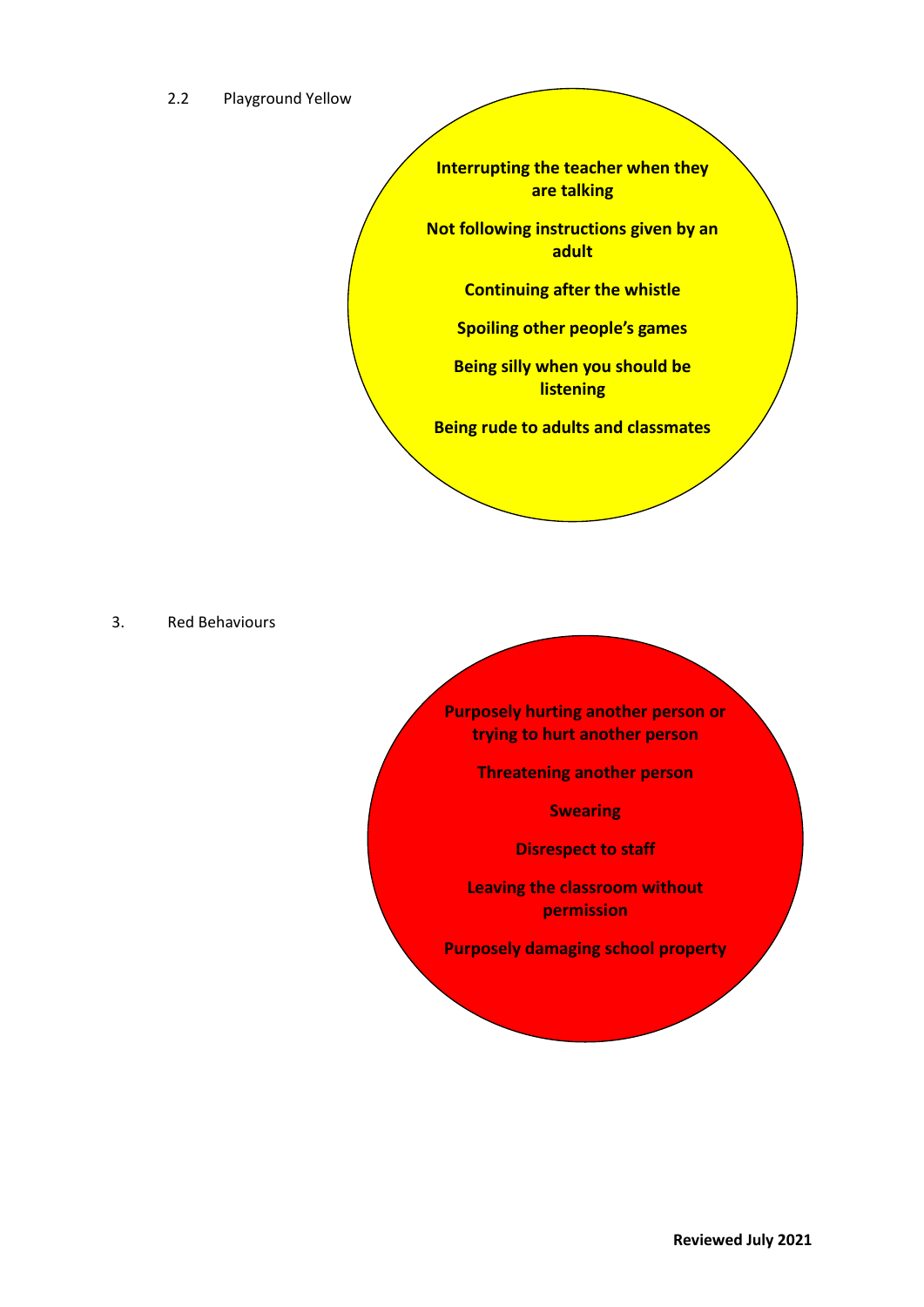#### 4. Red Behaviour Letter to Parents



Fax: 01942 608481

## Headteacher Mrs J. Haukinson BA QTS (Hous) NPQH

Email: enquires@admin.westleighsaintpauls.wigan.sch.uk

Dear Parents / Carers,

line with our behaviour policy, for their actions today  $(-/-/-)$ . The reason for this is: 2010/08/2020 12:00:00 00:00:00 00:00:00:00:00:00:00:00

This incident has been logged and as Pastoral Manager, I will be monitoring the behaviour of your child. along with your child's class teacher.

We insist on high standards of behaviour and an excellent attitude to learning from all our children. This is to ensure everyone has the best chance of achieving their potential.

We always take the behaviour and safety of our children very seriously here at Westleigh St Paul's and will not tolerate disruption to learning. We have discussed the incident with your child and would appreciate you discussing it further with them, to ensure their behaviour does not result in isolation from their class.

We appreciate your support on this matter. If you have any queries, please in the first instance discuss this with your child's class teacher.

Yours sincerely.

N Crowther

Mrs N Crowther Pastoral Manager

Please return this slip to school immediately. Thank you.

I acknowledge receipt of this letter, regarding my child's behaviour. I will work with my child and the school, to ensure an improvement in their behaviour.

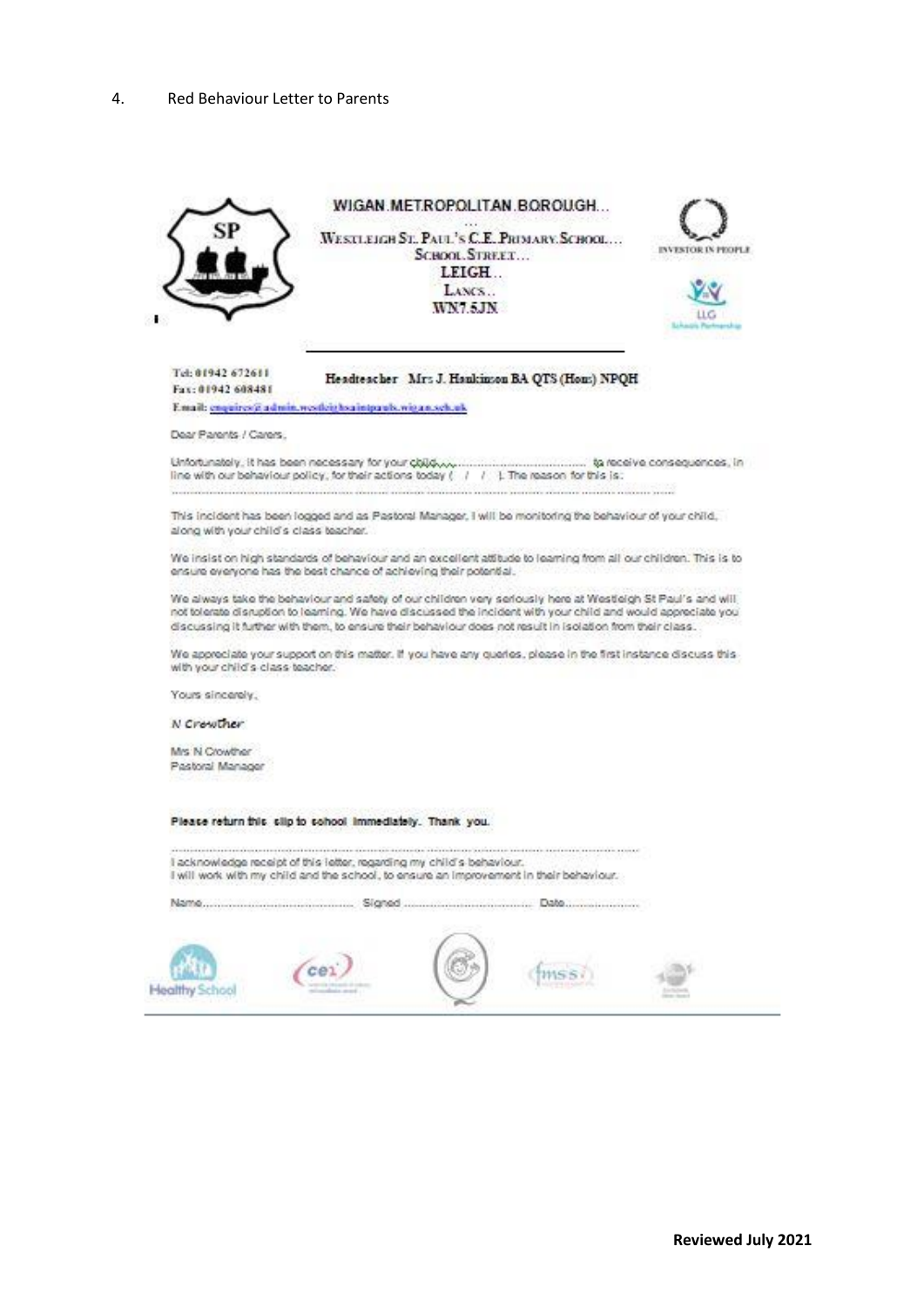#### 5. Classroom Report Letter to Parents

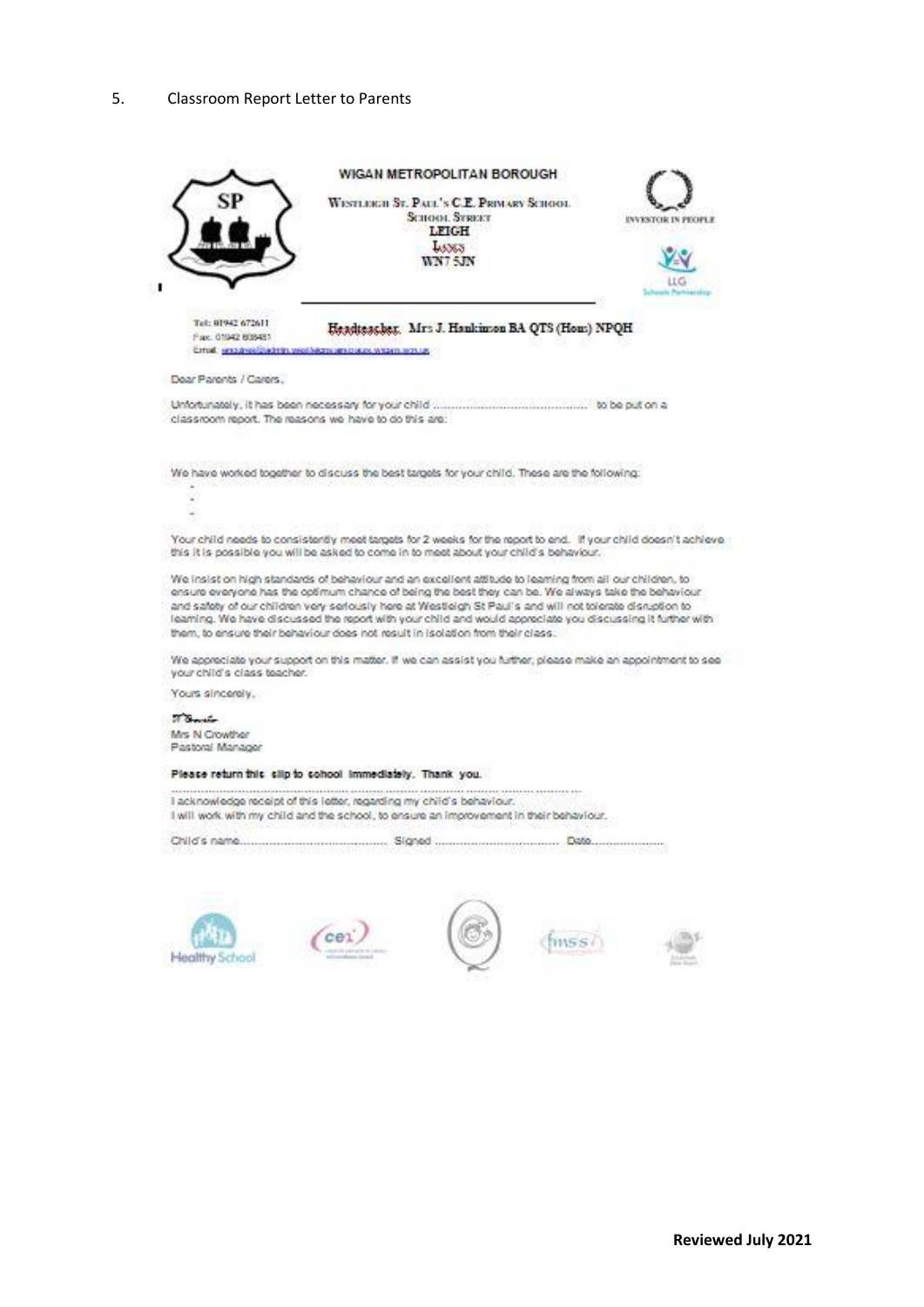#### 6. Class Teacher Report

|           | <b>Class Teacher Report</b> |  |
|-----------|-----------------------------|--|
| Name:     |                             |  |
| Target 1: |                             |  |
| Target 2: |                             |  |
| Target 3: |                             |  |
|           |                             |  |

|                  | Monday |    |    | Tuesday |    |    | Wednesday |                |    | Thursday |    |    | Friday |    |    |
|------------------|--------|----|----|---------|----|----|-----------|----------------|----|----------|----|----|--------|----|----|
|                  | T1     | Т2 | T3 | T1      | T2 | T3 | T1        | T <sub>2</sub> | Т3 | Т1       | T2 | T3 | T1     | T2 | Т3 |
| <b>Morning 1</b> |        |    |    |         |    |    |           |                |    |          |    |    |        |    |    |
| <b>Morning 2</b> |        |    |    |         |    |    |           |                |    |          |    |    |        |    |    |
| Lunch            |        |    |    |         |    |    |           |                |    |          |    |    |        |    |    |
| Afternoon 1      |        |    |    |         |    |    |           |                |    |          |    |    |        |    |    |
| Afternoon 2      |        |    |    |         |    |    |           |                |    |          |    |    |        |    |    |
| <b>Teacher</b>   |        |    |    |         |    |    |           |                |    |          |    |    |        |    |    |
| <b>Comment</b>   |        |    |    |         |    |    |           |                |    |          |    |    |        |    |    |
| Home             |        |    |    |         |    |    |           |                |    |          |    |    |        |    |    |
| <b>Comment</b>   |        |    |    |         |    |    |           |                |    |          |    |    |        |    |    |

#### 7. Pastoral Manager Report

|                                             |  |    |                      |                | <b>Pastoral Manager Report</b> |    |                |    |    |                |          |        |    |  |
|---------------------------------------------|--|----|----------------------|----------------|--------------------------------|----|----------------|----|----|----------------|----------|--------|----|--|
| Name:                                       |  |    |                      |                |                                |    |                |    |    |                |          |        |    |  |
| Target 1:                                   |  |    |                      |                |                                |    |                |    |    |                |          |        |    |  |
| Target 2:                                   |  |    |                      |                |                                |    |                |    |    |                |          |        |    |  |
| Target 3:                                   |  |    |                      |                |                                |    |                |    |    |                |          |        |    |  |
|                                             |  |    | Tuesday<br>Wednesday |                |                                |    |                |    |    | Thursday       |          | Friday |    |  |
| <b>Monday</b><br>T2<br>T1<br>T <sub>3</sub> |  | T1 | T2                   | T <sub>3</sub> | T1                             | T2 | T <sub>3</sub> | T1 | T2 | T <sub>3</sub> | T1<br>T2 |        | T3 |  |
| <b>Morning 1</b>                            |  |    |                      |                |                                |    |                |    |    |                |          |        |    |  |
| <b>Morning 2</b>                            |  |    |                      |                |                                |    |                |    |    |                |          |        |    |  |
| Lunch                                       |  |    |                      |                |                                |    |                |    |    |                |          |        |    |  |
| Afternoon 1                                 |  |    |                      |                |                                |    |                |    |    |                |          |        |    |  |
| Afternoon 2                                 |  |    |                      |                |                                |    |                |    |    |                |          |        |    |  |
| <b>Teacher</b><br><b>Comment</b>            |  |    |                      |                |                                |    |                |    |    |                |          |        |    |  |
| Home                                        |  |    |                      |                |                                |    |                |    |    |                |          |        |    |  |